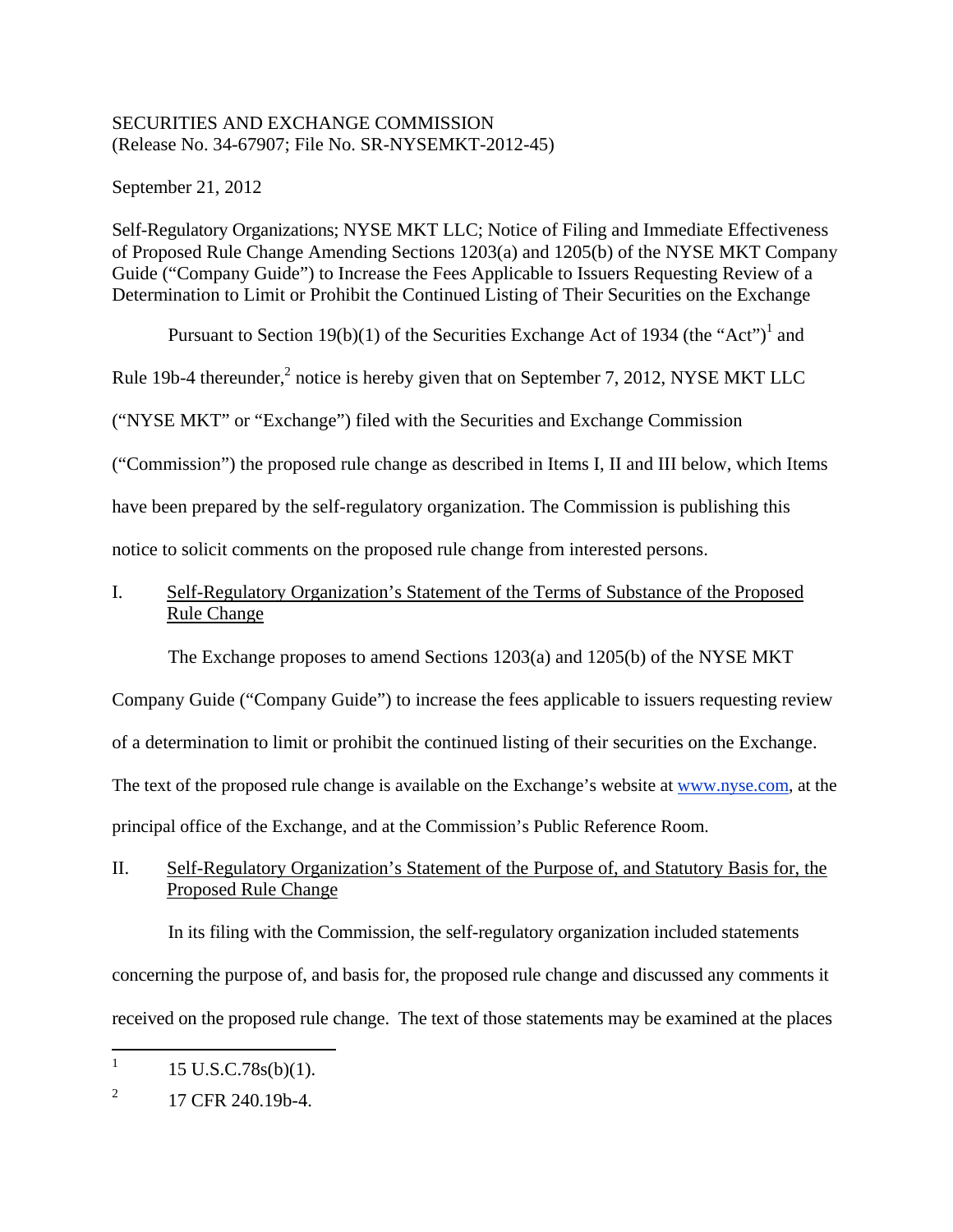specified in Item IV below. The Exchange has prepared summaries, set forth in sections A, B, and C below, of the most significant parts of such statements.

## A. Self-Regulatory Organization's Statement of the Purpose of, and Statutory Basis for, the Proposed Rule Change

1. Purpose

Part 12 of the Company Guide provides that issuers may request a written or oral hearing to review a determination by the staff of NYSE Regulation, Inc. (the "Staff") to limit or prohibit the continued listing of their securities. A Listing Qualifications Panel (the "Panel") comprised of at least two, but generally three, members of the NYSE Amex Committee on Securities (the "Committee") conducts the hearing. Currently, Section 1203(a) of the Company Guide provides that the fee charged to the issuer for a written hearing is \$4,000, and the fee for an oral hearing is \$5,000. Issuers may also request a review of a Panel decision by the Committee as a whole. The Committee as a whole considers the written record and, in its discretion, may hold additional oral hearings. Currently, Section 1205(b) of the Company Guide provides that the fee for the Committee's review is \$5,000. The Exchange last increased the delisting appeal fees in March  $2004$ <sup>3</sup>

The Exchange believes that the fees should be increased at this time because the costs incurred in preparing for and conducting appeals have increased significantly since the fees were last revised in 2004.

The Exchange believes that the costs of an appeal typically far exceed the current permitted fees. In the case of both written hearings and oral hearings, as well as all appeals heard by the Committee as a whole, these costs include the utilization of NYSE Regulation staff

 3 See Securities Exchange Act Release No. 49344 (March 1, 2004), 69 FR 10773 (March 8, 2004) (SR-Amex-2003-111).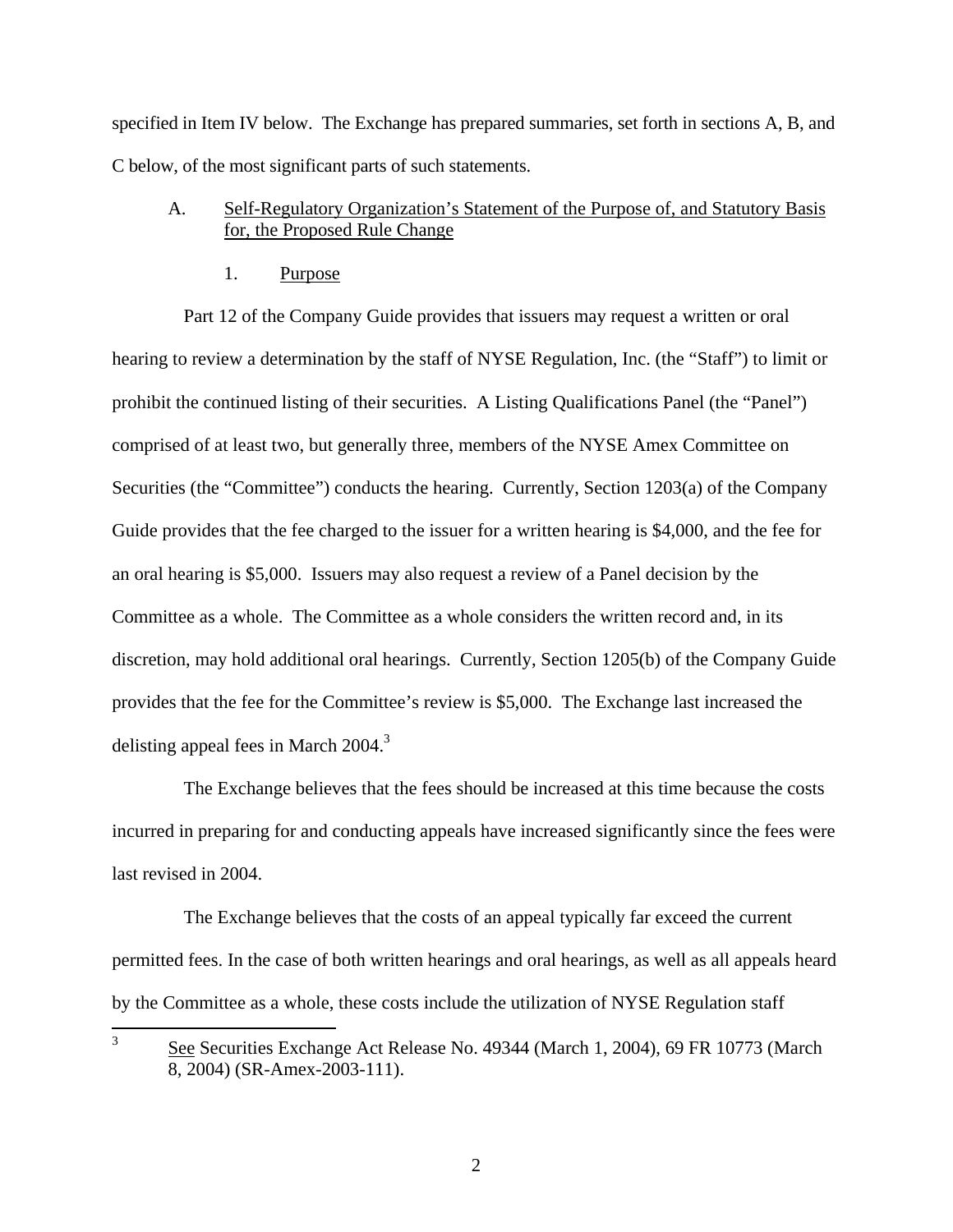resources to prepare for appeals, including the drafting of written submissions, the time devoted to the coordination of appeals by staff from NYSE Euronext's Office of the Corporate Secretary and Legal Department, and the time spent by attorneys in the Legal Department in their role as counsel to the Committee. In addition, in both written and oral hearings, as well as appeals heard by the Committee as a whole, the Exchange incurs expenses in relation to the copying and mailing of documents and other miscellaneous expenses. In the case of oral hearings by a Panel or the Committee as a whole, the Exchange also incurs the additional cost of engaging a court reporter and utilizes Exchange staff and other resources in hosting the oral hearing at the offices of the Exchange.

All of the foregoing expenses have increased since 2004, but another significant factor is that, in many cases, appeals have become more complicated and contentious since the fees were last modified. Consequently, NYSE Regulation staff devote more time now to a typical appeal than was historically the case, including more involvement by NYSE Regulation senior management and attorneys within NYSE Regulation. Furthermore, in response to the increasing complexity of appeals, NYSE Regulation has in recent times engaged outside counsel in connection with appeals more frequently than was historically the case. Accordingly, the Exchange proposes to increase the fees for Panel hearings to \$8,000 for a written hearing and \$10,000 for an oral hearing and for Committee appeals to \$10,000. The text of the proposed amendments to Sections 1203.(a) [sic] and 1205(b) will specify that the revised fees will only be applicable to issuers that initially submit their hearing request on or after September 17, 2012. The current fees will remain in effect for any hearing requests submitted before that date.

While the Exchange does not expect that the proposed revised fees would cover all of its costs associated with the appeal process, the proposed revised fees would cover a much larger

3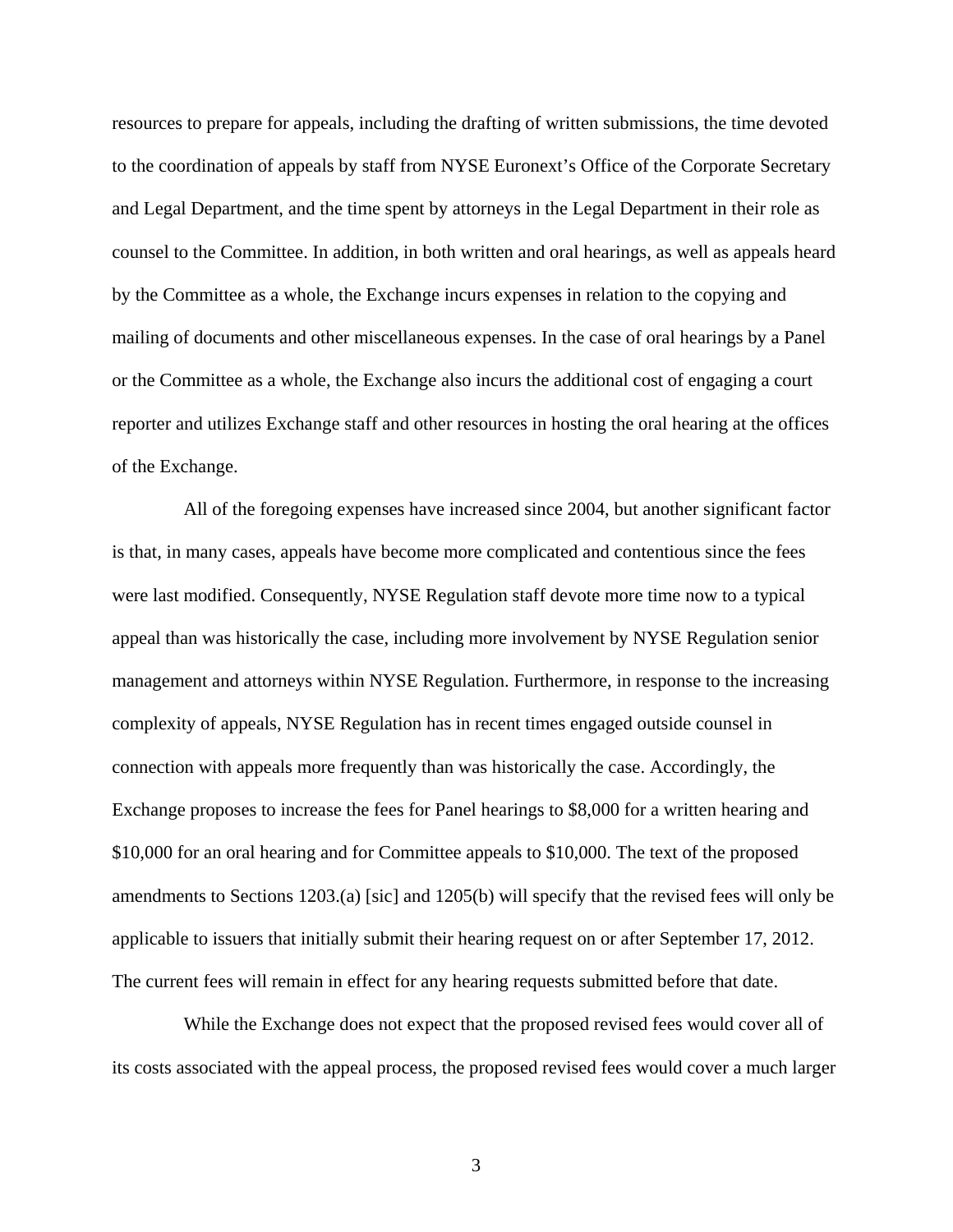portion of those costs than the current appeal fees. In that regard, the Exchange notes that, while the proposed fees would be twice the amount of the current fees, they would be consistent with or lower than the appeal fees of other national securities exchanges, depending on the process that the other national securities exchange uses. For example, Section 804.00 of the NYSE Listed Company Manual provides that a listed company must pay a \$20,000 fee in connection with a delisting appeal.

 The Exchange also believes that the proposed fee increases are consistent with the provision by the Exchange of a fair procedure for companies to challenge a delisting determination. In particular, the Exchange believes that the proposed amended fees should not deter listed issuers from availing [sic] of their due process rights to appeal Exchange delisting determinations because the increased fees will still be set a level that will be affordable for listed companies.

#### 2. Statutory Basis

Securities Exchange Act of 1934 (the "Act"), $4$  in general, and furthers the objectives of Section  $6(b)(5)$  of the Act,<sup>5</sup> in particular, in that it is designed to prevent fraudulent and manipulative acts and practices, to promote just and equitable principles of trade, to remove impediments to and perfect the mechanism of a free and open market and a national market system, and, in general, to protect investors and the public interest.

 $\frac{1}{4}$ 15. U.S.C. 78a.

<sup>5</sup> 15 U.S.C. 78f(b)(5).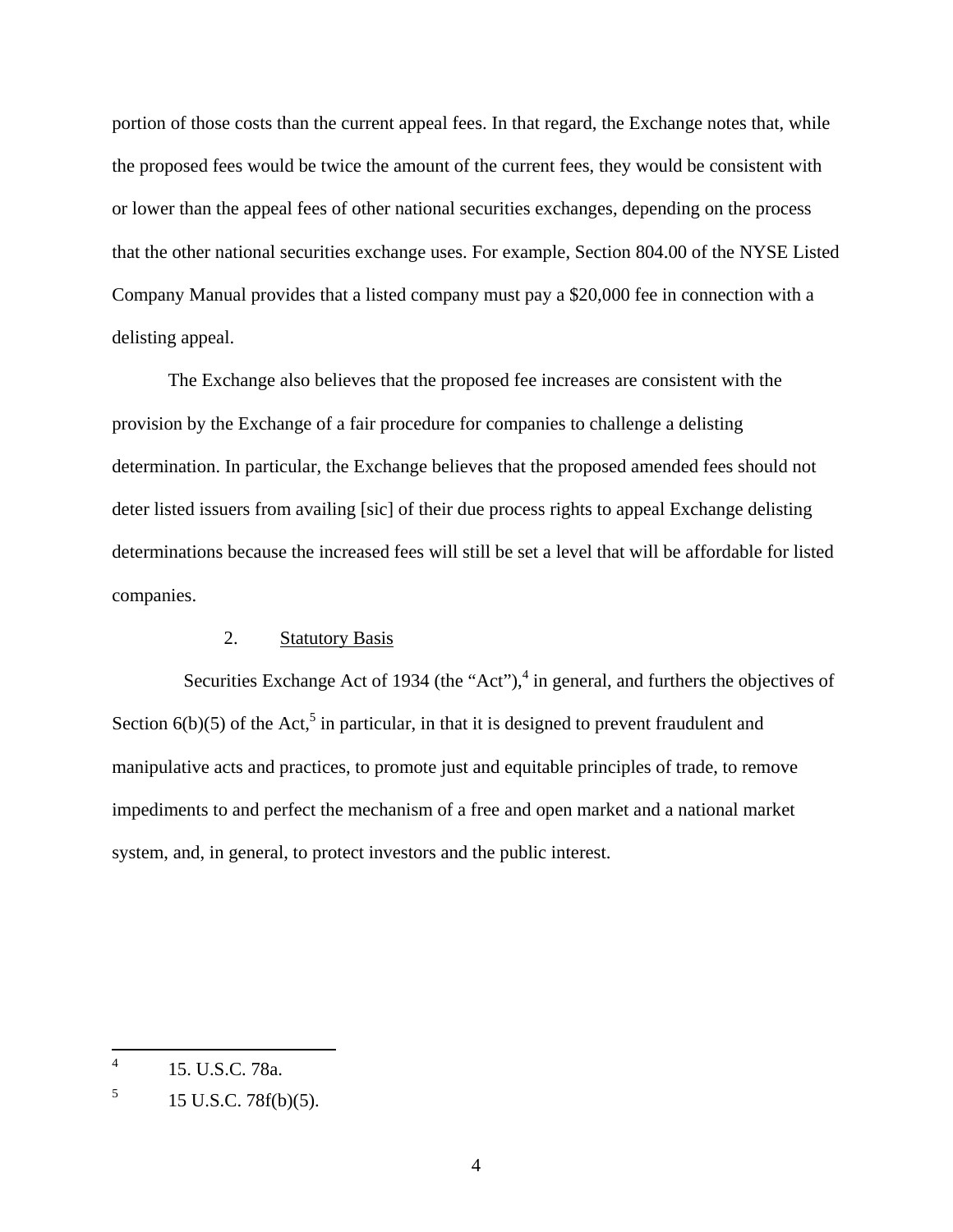Specifically, the proposed fee increases are consistent with the investor protection objectives of Section  $6(b)(5)$  in that they are designed to provide adequate resources for appropriate preparation for and conduct of Panel hearings and Committee appeals, which help to assure that the Exchange's continued listing standards are properly enforced and investors in companies subject to delisting are protected.

In addition, the Exchange believes that the proposed rule change is consistent with Section  $6(b)(4)$  of the Act<sup>6</sup> in that it provides for the equitable allocation of reasonable dues, fees and other charges among members and issuers and other persons using its facilities. In particular, the Exchange notes that the proposed fee increases constitute a reasonable allocation of fees under Section 6(b)(4) because: (i) even after the proposed increases, the Exchange's appeal fees will still only partially cover its actual costs of conducting appeals; and (ii) the Exchange only charges appeal fees to companies that make an appeal.

The Exchange also believes that the proposed fee increases are consistent with Section  $6(b)(7)$  of the Act<sup>7</sup> in that the proposed fees are in accordance with the provisions of Section  $6(d)$ of the Act, ${}^{8}$  and in general, are consistent with the provision by the Exchange of a fair procedure for the prohibition or limitation by the exchange of any person with respect to access to services offered by the Exchange. In particular, the Exchange believes that the proposed amended fees should not deter listed issuers from availing [sic] of their due process rights to appeal Exchange delisting determinations because the increased fees will still be set a level that will be affordable for listed companies.

 6 15 U.S.C. 78f(b)(4).

<sup>7</sup> 15 U.S.C. 78f(b)(7).

<sup>8</sup> 15 U.S.C. 78f(d).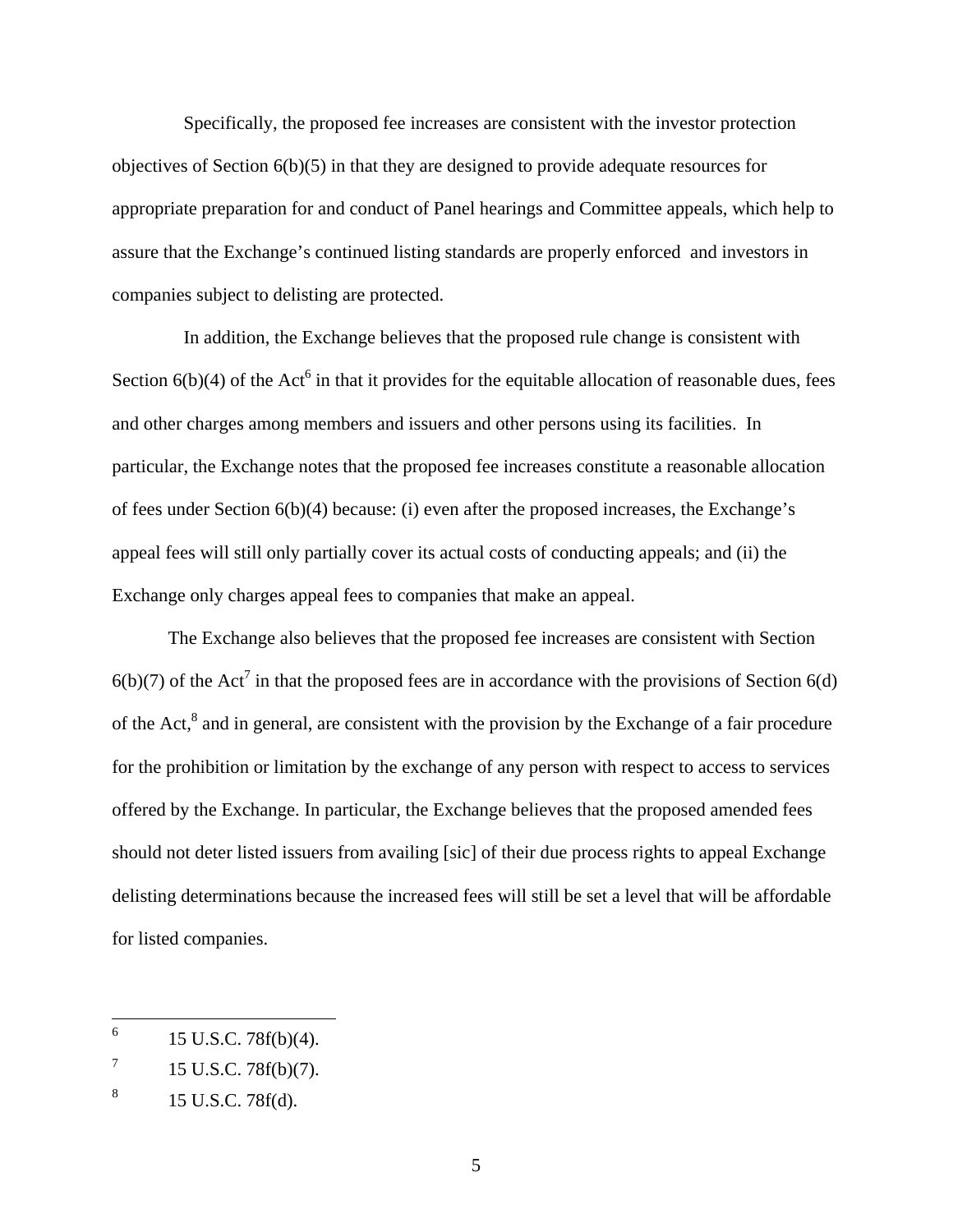#### B. Self-Regulatory Organization's Statement on Burden on Competition

The Exchange does not believe that the proposed rule change will impose any burden on competition that is not necessary or appropriate in furtherance of the purposes of the Act.

## C. Self-Regulatory Organization's Statement on Comments on the Proposed Rule Change Received from Members, Participants, or Others

No written comments were solicited or received with respect to the proposed rule change.

### III. Date of Effectiveness of the Proposed Rule Change and Timing for Commission Action

The foregoing rule change is effective upon filing pursuant to Section  $19(b)(3)(A)^9$  of the Act and subparagraph  $(f)(2)$  of Rule 19b-4<sup>10</sup> thereunder, because it establishes a due, fee, or other charge imposed by NYSE MKT.

At any time within 60 days of the filing of such proposed rule change, the Commission summarily may temporarily suspend such rule change if it appears to the Commission that such action is necessary or appropriate in the public interest, for the protection of investors, or otherwise in furtherance of the purposes of the Act.

## IV. Solicitation of Comments

Interested persons are invited to submit written data, views, and arguments concerning the foregoing, including whether the proposed rule change is consistent with the Act. Comments may be submitted by any of the following methods:

### Electronic comments:

- Use the Commission's Internet comment form (http://www.sec.gov/rules/sro.shtml); or
- Send an e-mail to rule-comments@sec.gov. Please include File Number SR-NYSEMKT-2012-45 on the subject line.

<sup>—&</sup>lt;br>9 15 U.S.C. 78s(b)(3)(A).

 $10$  17 CFR 240.19b-4(f)(2).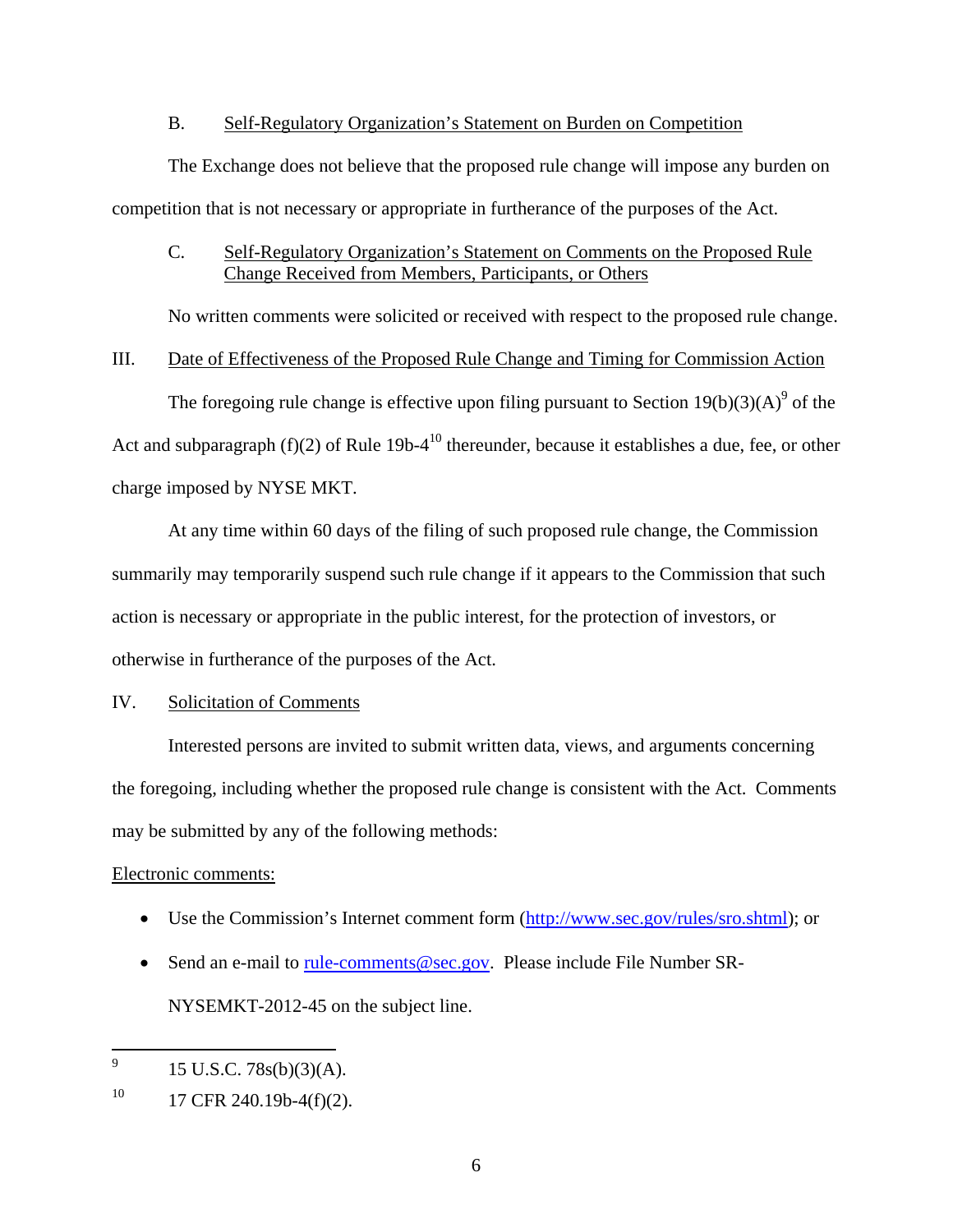Paper comments:

• Send paper comments in triplicate to Elizabeth M. Murphy, Secretary, Securities and Exchange Commission, 100 F Street, NE, Washington, DC 20549-1090.

All submissions should refer to File Number SR- NYSEMKT-2012-45. This file number should be included on the subject line if e-mail is used. To help the Commission process and review your comments more efficiently, please use only one method. The Commission will post all comments on the Commission's Internet website (http://www.sec.gov/rules/sro.shtml). Copies of the submission, all subsequent amendments, all written statements with respect to the proposed rule change that are filed with the Commission, and all written communications relating to the proposed rule change between the Commission and any person, other than those that may be withheld from the public in accordance with the provisions of 5 U.S.C. 552, will be available for website viewing and printing in the Commission's Public Reference Room, 100 F Street, NE, Washington, DC 20549, on official business days between the hours of 10:00 a.m. and 3:00 p.m. Copies of such filing also will be available for inspection and copying at the principal office of the Exchange. All comments received will be posted without change; the Commission does not edit personal identifying information from submissions. You should submit only information that you wish to make publicly available. All submissions should refer